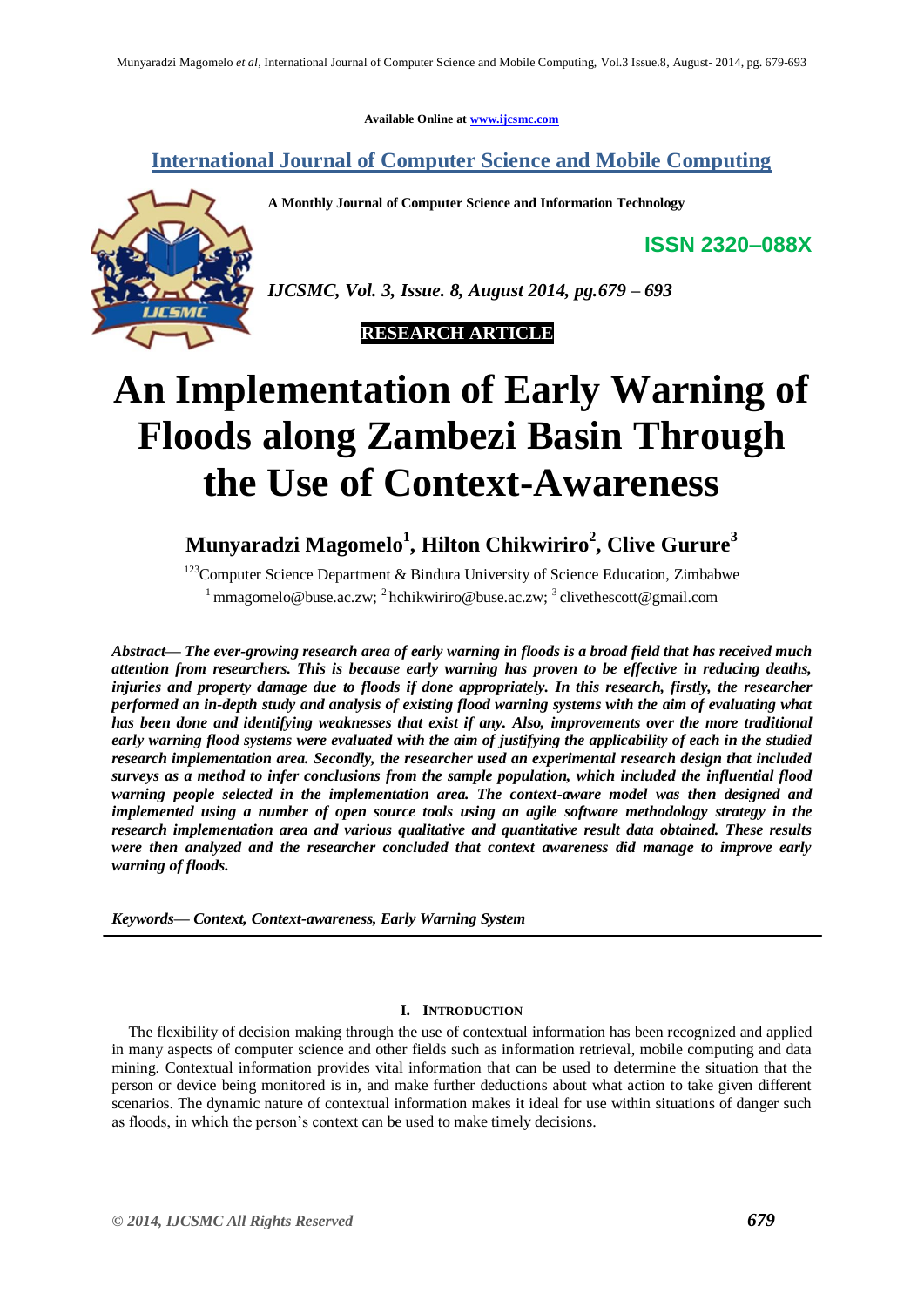## **II. BACKGROUND OF THE STUDY**

Countries have long been concerned about the huge impacts that natural disasters have on society in developed and especially in developing countries. Throughout history, disasters have destroyed lives and livelihoods, killing people and damaging homes and businesses. It is estimated that disasters in the past 35 years have taken an estimated 2.5 million lives and cost more than US\$1.5 billion, mainly in developing countries [40]. The extent of damage caused by a natural disaster is related to its severity and the level to which people in the disaster area are able to prepare for it.

When these disasters occur, adequate warnings are usually not available or not received in time for the relevant people to take appropriate action in the danger zone. Effective early warning systems for natural hazards not only save lives; they also protect the livelihoods of communities and national development gains. In most communities that are afflicted with natural disasters such as floods, landslides and earthquakes, disaster early warning systems today are either not available or extremely ineffective. In most situations

Early warning describes the provision of information on an emerging dangerous situation where that information can enable action in advance, to reduce the risks or damage involved. The United Nations describes the term Early Warning as: "The provision of timely and effective information, through identifying institutions, that allow individuals exposed to hazard to take action to avoid or reduce their risk and prepare for effective response" [20].

These early disaster warning systems are a combination of computer systems, tools and processes that are capable of notifying people when a disaster is imminently approaching so that these people can take the appropriate action.

Warning services lie at the heart of early disaster warning systems in that they disseminate information to the relevant people so that the people can prepare for the coming disaster. However, in most situations, the method of notification is ineffective in that the relevant people are notified of an imminent disaster late or do not receive a notification at all.

Early warning systems have limitations in terms of saving lives if they are not combined with the knowledge of the context of the disaster area. To be effective, early warning systems must be easily understood and trusted by the communities that they serve. Warnings are of very little value if they fail to prioritise or reach the people that are most at risk, who need to be trained to respond appropriately to an approaching hazard.

#### **III.PROBLEM STATEMENT**

The current method of flood warning in the Zambezi area is outdated in that it uses information dissemination methods such as sirens, alarms and door to door warning for sending out imminent flood warnings. With the advent of modern communication technologies, this has proved to be ineffective due to a number of reasons.

In a traditional warning system, where sirens/alarms are used, some people often do not get notified when a disaster is approaching. The alarm/siren that is raised may not be heard by some people if they are in noisy conditions. Sometimes people can be in the range of the disaster but fail to get the message because they will be far away from where the siren is rang. Also, some people who are deaf or have other hearing impairments will not be able to hear the alarm raised. No matter what technology is used to generate a disaster warning and how the warning is transmitted from the originating centre to local officials, the warning is useless unless it reaches the individuals who need to take action [10].

In the event of an approaching disaster notification, people either do not get information on time or do not receive adequate information that helps them to make informed decisions on the appropriate action to take, A siren usually initiates an evacuation procedure, which may be a problem because it does not take into account things such as whether it is really an evacuation needed, or just staying indoors is needed, which direction to go, what supplies to take and how long before the disaster strikes.

The aim of an early warning system is to empower individuals, groups of people or businesses to respond timely and in an appropriate manner to hazards. This timely intervention will possibly reduce the risk of injury, death, loss of valuable property or its damage. Warnings must get the message across and stimulate those at risk to take action [15].

Early warnings are broadcast to all the people in an area, even those that are outside the danger area. This leads to high costs, in the case of SMS or call based systems as these systems must send notifications to all the people that are known to the system. This may also lead to panic, because when a siren is rung, all the people that hear the siren may evacuate an area even though they are not being affected by the coming disaster.

All of the above mentioned problems have resulted in deaths, injuries and information reaching the wrong people for which it was originally intended. Hence, despite disasters being detected correctly, they have not always been disseminated to the relevant people ahead of time which has caused many problems, some of which are listed above.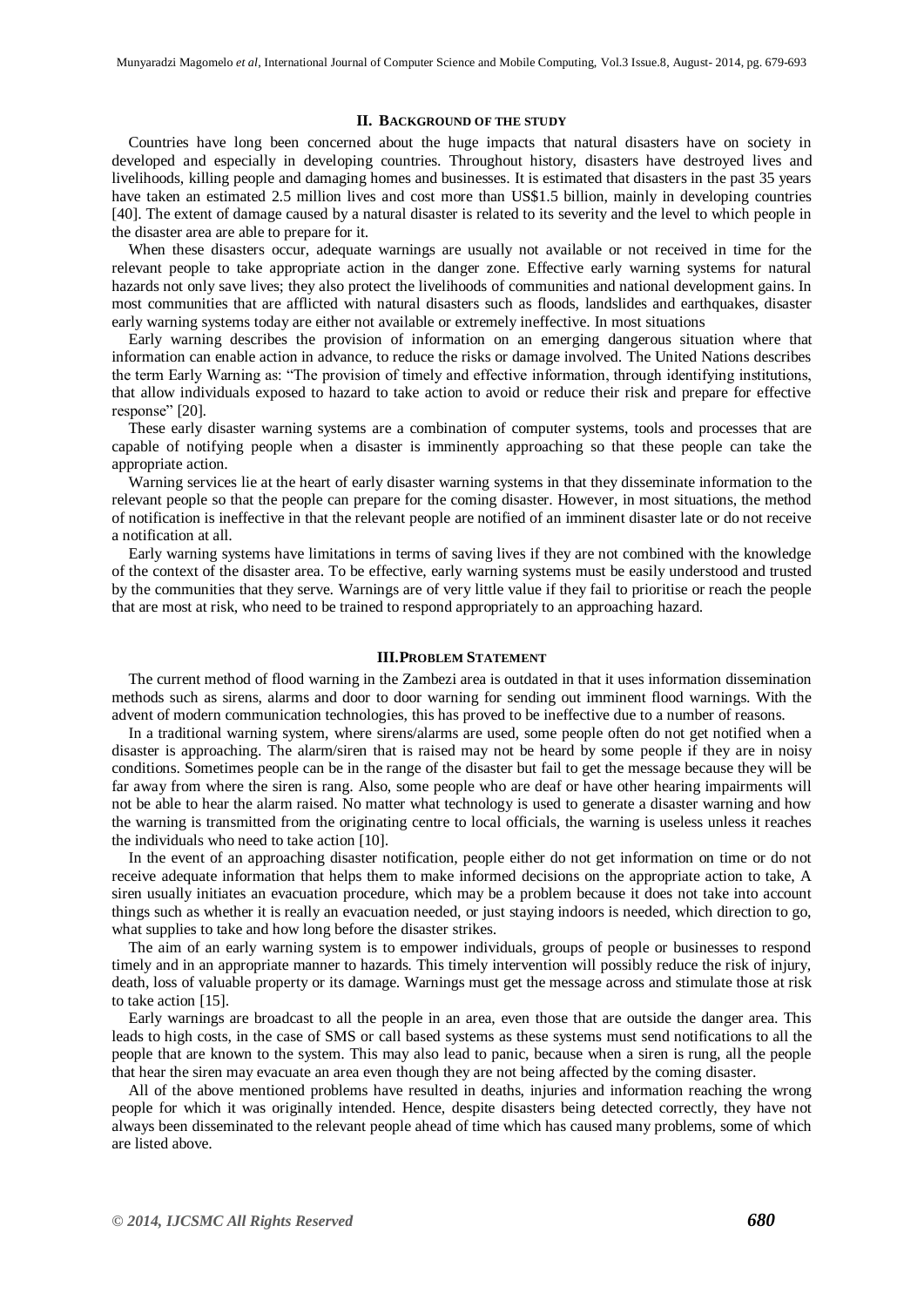# **IV.RESEARCH OBJECTIVES**

- To perform an analysis of the approaches that are being used in improving early warning systems for developing countries
- To design and implement an early disaster warning system for developing countries that uses context awareness.
- To assess the effectiveness of the using context awareness in the early flood warning system

# **V. RESEARCH QUESTIONS**

- Can context awareness be applied in early flood warning systems for developing countries?
- Can context awareness improve the effectiveness of early flood warning systems in developing countries?

#### **VI.JUSTIFICATION OF THE RESEARCH**

An early warning system that uses context is important in that it, allows information to be disseminated appropriately, efficiently and to be received by only those people for which the information is intended. This kind of information when received in the right manner, can be used to avert or prepare for disasters, which goes a long way in ensuring that injuries and deaths are minimized.

Also, the use of an early warning system will lead to a reduction in operating costs as compared to traditional warning systems that broadcast messages in bulk. By using context, such a system restricts the warning of disasters to only the people that are in that are being affected by it. This makes it a relatively cheaper method of information dissemination compared to traditional early warning systems that make use of other forms of telecommunication such as SMS.

The method of early warning using context is effective in that automatic warnings are sent out without need for much user intervention. This is in contrast to traditional forms of warning which are not automated and were they might be delays between detection of an imminent disaster and information dissemination to all affected people.

# **VII. SCOPE OF THE RESEARCH**

The research was limited to application of context in the generation and dissemination of warnings about floods in the Zambezi water basin. It did not major on the complex process of detection, monitoring, or prediction of water floods.

Also, this research focused on how a flood, identified before its occurrence by some means, can have its effect reduced by provision of information to the affected individuals within the context only and how using such a model is of particular benefit.

# **VIII. RELATED WORK**

#### *A. Early Warning Systems*

Early warning is used to mean the provision of information on an imminent and potentially dangerous circumstance, where that information can enable action in advance to reduce the risks involved. In the UN-ISDR terminology, the early warning system is the set of capacities needed to generate and disseminate timely and meaningful warning information to enable individuals, communities and organizations threatened by hazards to take necessary preparedness measures and act appropriately in sufficient time to reduce the possibility of those people coming to harm or losing valuable property [40].

The aim of any early warning systems is to provide warning to people of an impending natural hazard, so that those who are vulnerable are aware of the potential impact of the natural processes. This will assist them in responding appropriately and will minimize damage [34]. Empowering individuals and communities exposed to hazards helps them to act in sufficient time and in an appropriate manner to reduce the possibility of personal injury, loss of life and damage to property and the environment.

Early warning is one of many important tools that can be used to prepare for flood hazards and similar threats. This early preparation is of major benefit as it can assist communities in preparing for the flood. [22] notes that in developing nations, injuries, loss of livelihoods and deaths have been reduced because of the application and gradual improvement of early warning systems. He also further concludes that the advances in forecasting techniques, newer methods of disaster detection and the eventual dissemination of information are other major contributors to reducing the impacts of floods and other natural disasters.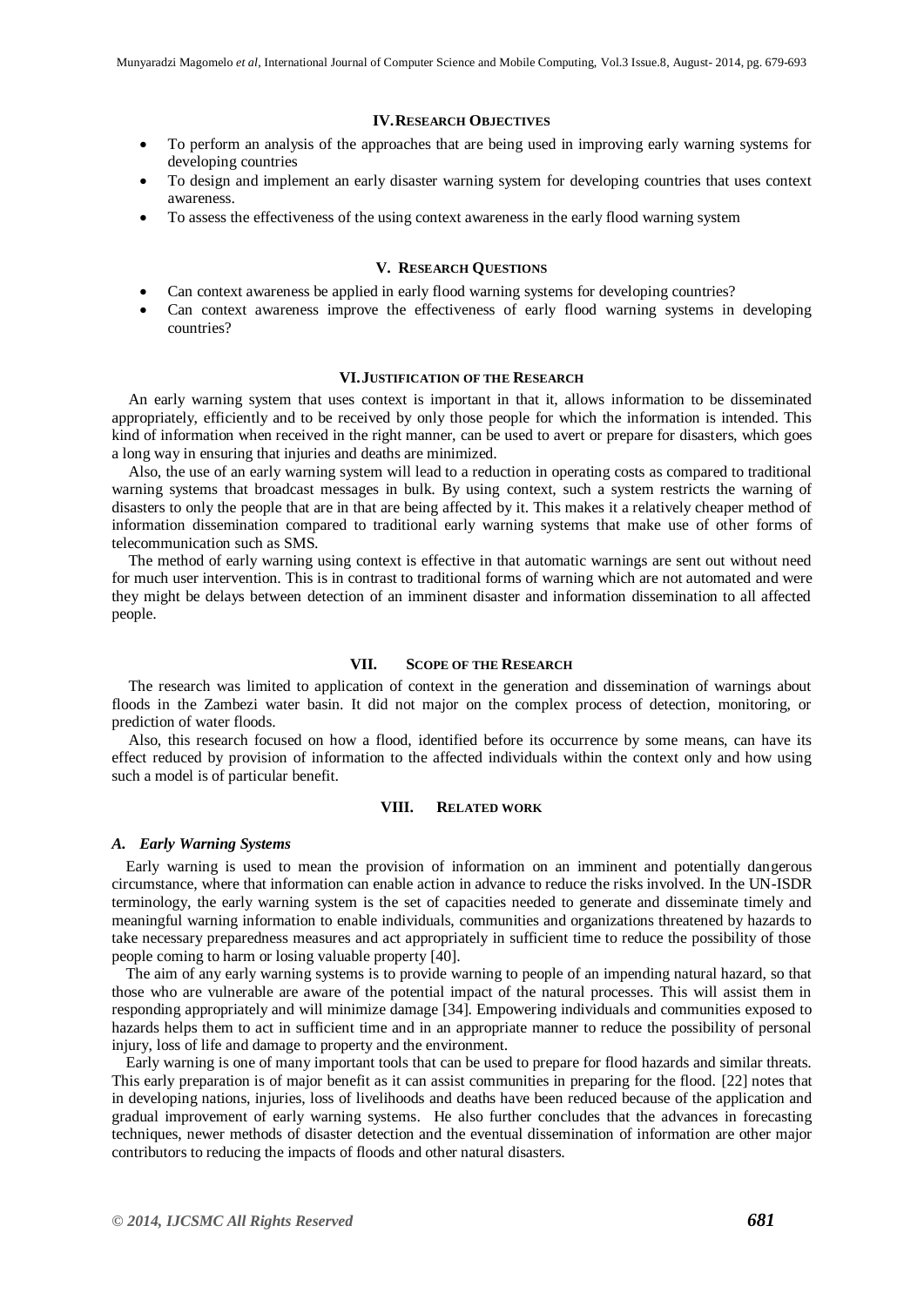Although floods cannot be prevented, they have usually taken a larger toll because affected communities are vulnerable and often unprepared. People receive warnings about imminent floods too late for them to take any preventative action. Early warning systems have been proved beyond doubt to save lives and reduce economic losses at all levels [22].

Early warnings help to prevent injuries, deaths and damage to property in many ways. For example, people avoid road travel when floods are anticipated, they can move property out of flood zones and implement relevant mitigation actions. Early asset protection can also be helpful. Preparing a house before a hurricane (for example, by covering windows) can reduce damage by up to 50% [11].

In their study [8] it is highlighted that in the residential sector, one-third of the damage concerns the non-fixed contents, i.e. the house contents that could be saved, thanks to an early warning, by being moved out of vulnerable places (for example, moved to the second floor). For any early warnings system to work, the warning generated by the system must be able to reach all those at risk particularly the vulnerable members of a community. Clear messages that contain simple, useful and understandable instructions are crucial in enabling proper understanding of warnings and responses in order to safeguard lives and livelihood.

#### *B. Context Awareness*

1) *Context:* In one of the first pieces of literature that starts using the term 'context-aware,' [9], refer to context as location, identities of nearby people and objects, and changes to those objects. In a similar definition, [33] extended this definition of to include things such as the time of day, season, temperature. [28] defined context as the user's location, environment, identity and time. [3] describe context as the being a user's emotional state, focus of attention, location and orientation, objects, date and time or people in the user's environment.

Although concrete, such definitions that attempt to define context by example are intrinsically difficult to apply to real life scenarios. When we wish to determine whether a specific type of information that is not listed in the definition is context-based or not, there is no information provided in the definition that makes it clear on how to use the definition to solve the problem. Other authors' definitions have conveniently provided synonyms for context; for example, referring to context as the environment or situation. Also, some authors consider context to be the observed user's environment, while others consider it to be more of the application's environment.

[33] defined context to be the elements of the user's environment that the user's computer knows about. [3] Identify location, identity, time, and activity as the primary attributes that are utilized when attempting to characterize the situation of a particular entity using context. In these context types, we can obtain information such as where, who, when and what, but they also act as pointers that we can make use of when obtaining other sources of contextual information. Say, given a particular person's identity, we are able to obtain related information such as addresses, phone numbers, birthdate, email addresses list of associates, relationships to other individuals in the environment.

**2)** *Context Awareness:* Any system that is capable of manipulating contextual information in its decision making is described as being context-aware.

**3)** *Context Aware Computing:* Context awareness in computing is software or hardware that examines and reacts to an individual's changing context. The main ideas that inspire the field of context-aware computing originate from the broader computer science field known as ubiquitous computing. Context-awareness means that one is able to make use of context information. A system is context-aware if it can extract, interpret and use context information and adapt its functionality to the current context of use [21].

Context-aware computing is a relatively new mobile computing paradigm that enables applications such as those running on mobile devices to be able to discover and take advantage of contextual information and use it in decision making. This contextual information consists of things such as user location, time of day, nearby people and devices, and user activity. [10] Identifies three categories of features that a context-aware application can support:

- Presentation of information and services to a user;
- Automatic execution of a service for a user; and
- Tagging of context to information to support later retrieval

The presentation of information and services to the user is the part of the system that the user has access to and interacts with. In similar fashion to ubiquitous computing, there is often a background activity that happens automatically without the user's intervention. The contextual information obtained is cached to make future retrievals easier and make inferences from the observed data.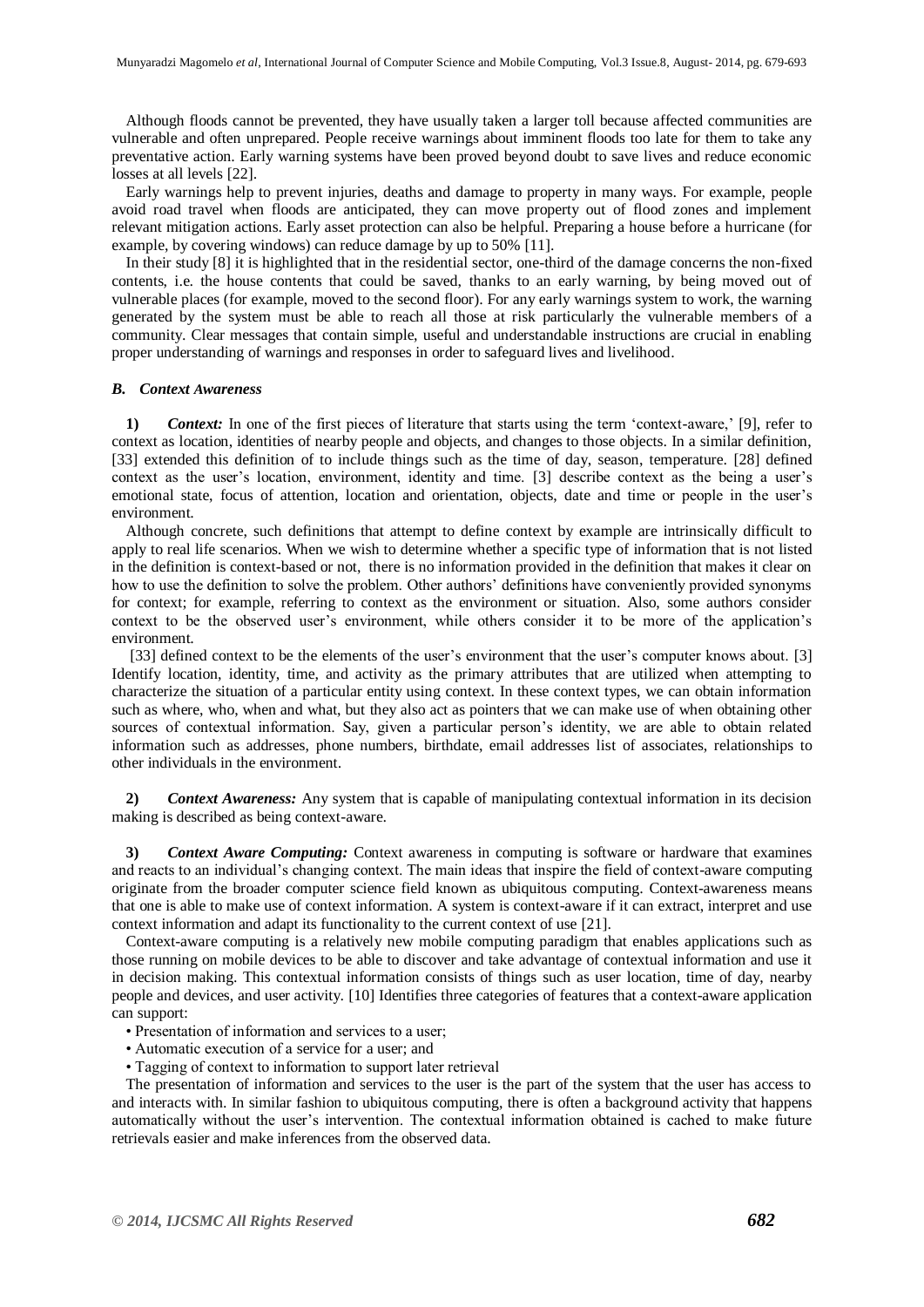**4)** *Ubiquitous Computing:* Context awareness is part of larger computer science field known as ubiquitous computing. Ubiquitous computing (also abbreviated as "ubicomp") is the new paradigm of computing in which the computer completely permeates the life of the user. It is also known as pervasive computing, ambient intelligence [38], or every ware [4]. It is based on the principle that computing is made to appear everywhere and anywhere and is meant to help the user while remaining invisible and unobtrusive.

The need for perceptual information about the operating environment distinguishes ubiquitous computing from traditional computing. Sensors and sensing systems help to provide these pervasive or ubiquitous systems with information such as the locations of people and devices. The system can then use this information to interact more naturally with users, moving beyond the desktop legacy of isolated interaction [16].

Most computing systems and devices today cannot sense their environments and therefore cannot make timely, context-sensitive decisions. Pervasive/ubiquitous computing on the other hand, however, requires systems and devices that perceive context. For example, mobile computing addresses location- and mobility-management issues but in a reactive context—responding to discrete events whereas pervasive computing is more complex because it is proactive [16].

Implementing perception introduces significant complications such as location monitoring, real-time data processing, and merging data from multiple and possibly disagreeing sensors. The information that defines context awareness must be correct; otherwise, it can confuse or intrude on the user experience.

**5)** *Flood Warning Systems:* Flood Early Warning Systems can help to reduce casualties and damages caused by floods. If vulnerable people in a flood-prone area are warned ahead of time they can leave the danger zone and go to a safer place to avoid drowning. They can also transport moveable items that are susceptible to water damage to higher grounds. However, while Early warning systems are widely recognized as worthwhile and necessary investments, in most cases, early warning systems do not exist, are ineffective, or break down at critical points [41] – risking devastation, death, and destitution.

Flood warning systems are increasingly being used to avert disasters due to floods. For example when Mozambique experienced flooding in 2000s, the death toll from the Mozambique floods was not large compared with other recent disasters, but the press coverage was intense and dramatic rescue footage was captured and broadcast around the world [17]. Five years later, serious floods again hit Mozambique. Yet the 2007 and 2008 floods hardly registered with the global media; there were no dramatic helicopter rescues and the final death toll was less than 30 in 2007 and six in 2008. This was attributed mostly, to the fact that effective early warning system that had been established and were linked to early action at community level. Despite such progress, we are still far from being able to distribute timely and effective warnings to affected populations, especially in less developed countries. This is because, even existing national early warning systems in developed countries – which mainly use broadcast dissemination – are often ineffective when it comes to targeted warnings for specific areas or user groups [39].

Climatic variability is a major problem for southern African societies and economies, where the majority of the population is still largely rural and directly and indirectly dependent on rain-fed agriculture. For example, in the cyclone Eline-induced floods of February 2000 in the Zambezi Basin alone, which left 700 people dead, over 500 000 people homeless and over US\$1billion of infrastructural damage [30]. They further identified this flood disaster as being the worst in many years and highlighted the significance of flood disaster management at community level. The flood was declared a national disaster, breaking all records and killing several people. The death toll was increased by survivors who were left to suffer lack of food and clean water and malaria outbreak stemming from mosquitoes swarming and breeding in the floodwaters [32].

The effectiveness of the flood mitigation system then was tested in terms of how they were able to communicate in time to the vulnerable communities on how to adopt disaster mitigation measures before the onset of floods. While analyses of the risks and vulnerabilities of communities hit by floods have been conducted elsewhere, many questions have been raised in terms of what could have been done to minimize the high flood impact on communities' livelihoods. For example, how early were the warning systems? Were the early warning systems the same as forecasts? What information was encompassed in the early warning systems information? Were the early warning systems accepted or ignored by the local communities and if ignored what.

[24] describes the concept of a total flood warning system as consisting of 4 main parts:

- Knowledge of the risks faced;
- Technical monitoring and warning service;
- The dissemination of warnings to those at risk
- Public awareness and preparedness to act.

Handmer further noted that: "A total flood warning system integrates flood prediction, the assessment of likely flood effects, the dissemination of warning information, the response of agencies and the public in the threatened community, and review and improvement. The components must operate together for sound flood warning performance to be achieved". It is clear from Handmer's description that any flood warning system should have, at its core, a proper warning dissemination system that target to those that are at risk.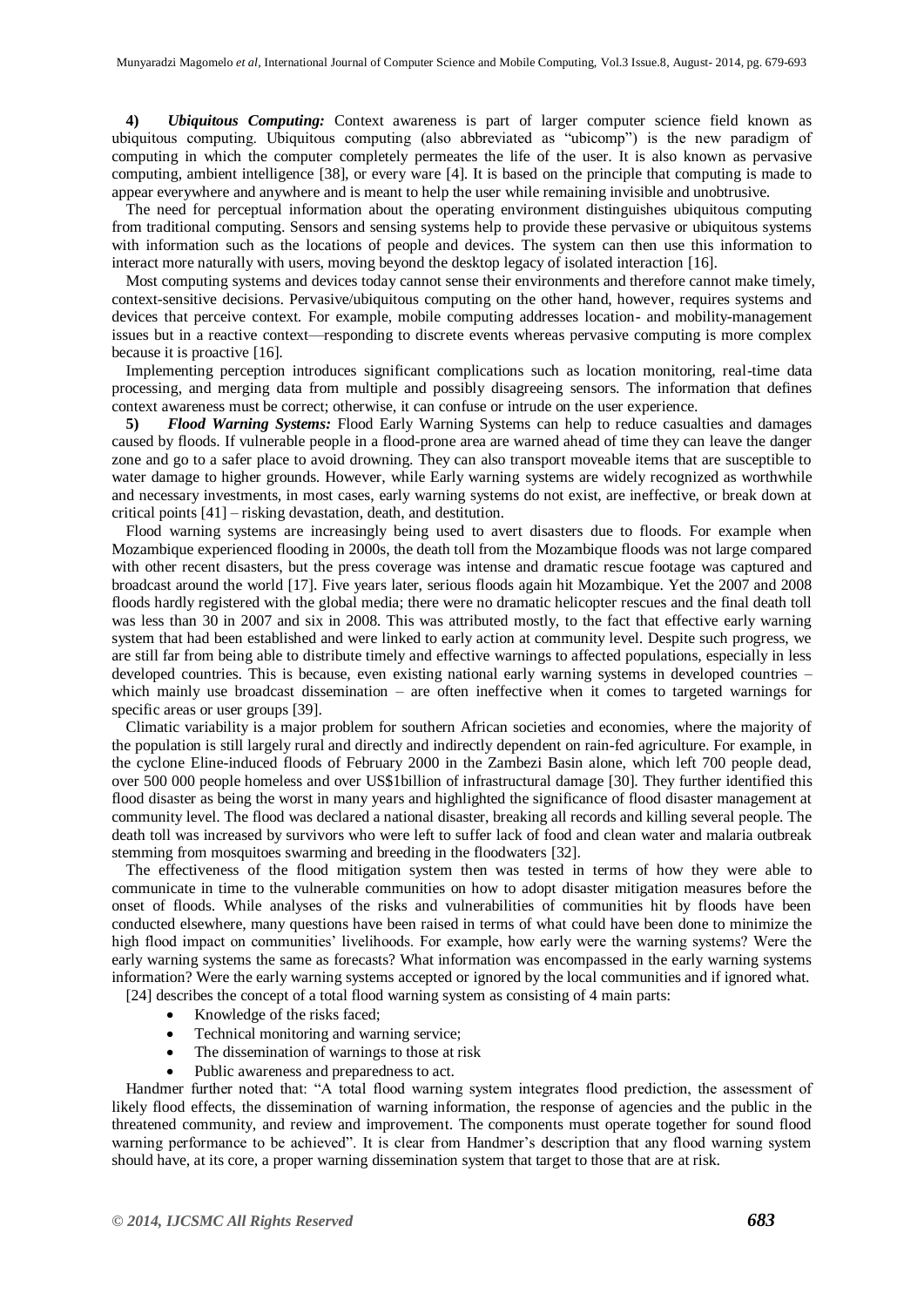The United Nations also supports this view, emphasizing that early warning systems must be communitycentered [42]. [24] further explains that to achieve all the four elements that he pointed out, there is need for cooperation, shared responsibility and thinking about the problem as well as involvement of the communities at risk among all stakeholders concerned. The four elements are so crucial that any failure in one of them elements can mean failure of the whole early warning system. For flood warning systems, the priorities should be 'early' and ‗warn' so that if alerted to an upcoming crisis situation, the chances of preventing the situation from escalating into a serious crisis are highly increased [1].

# *C. Current Flood Warning System*

The current setup being used in the Zambezi water basin makes use of two sources of information for flood detection. These are the hydrological tower and indigenous knowledge



**Figure 1: Overview of current system**

[41] defines key players in disaster warning including local governments, national governments, regional institutions, the private sector and the media. These key players/authorities as indicated in the figure above are the first to receive warnings of impending floods

**1)** *Use of Hydrological Tower:* The hydrological tower is a sensor that is immersed in the Zambezi River that senses the level of water. It sends its readings to a data collection server in South Africa that processes and store the readings from the tower. In the event that a flood is likely, the authorities in South Africa warn the Zimbabwean authorities responsible for floods, who in turn are responsible for warning each of the vulnerable communities.

**2)** *Use of Indigenous Knowledge:* Indigenous knowledge systems (IKS) are bodies of knowledge of the indigenous people living in a particular geographical area. IKS can also be described as local knowledge that is unique to a given culture or society. Usually these people would have stayed in that area for a very long time, and through this, have gained experience generally based on accumulations of empirical observation and interaction with the environment.

In many cases, traditional knowledge is largely un-documented and has been passed on through generations from person to person through oral means. Traditional knowledge is expressed through stories, legends, folklore, rituals, songs, and even laws.

Like other communities that live in flood prone areas, the people in the Zambezi basin make use of early warning indicators and partially-developed structures through which the wisdom of the community is applied to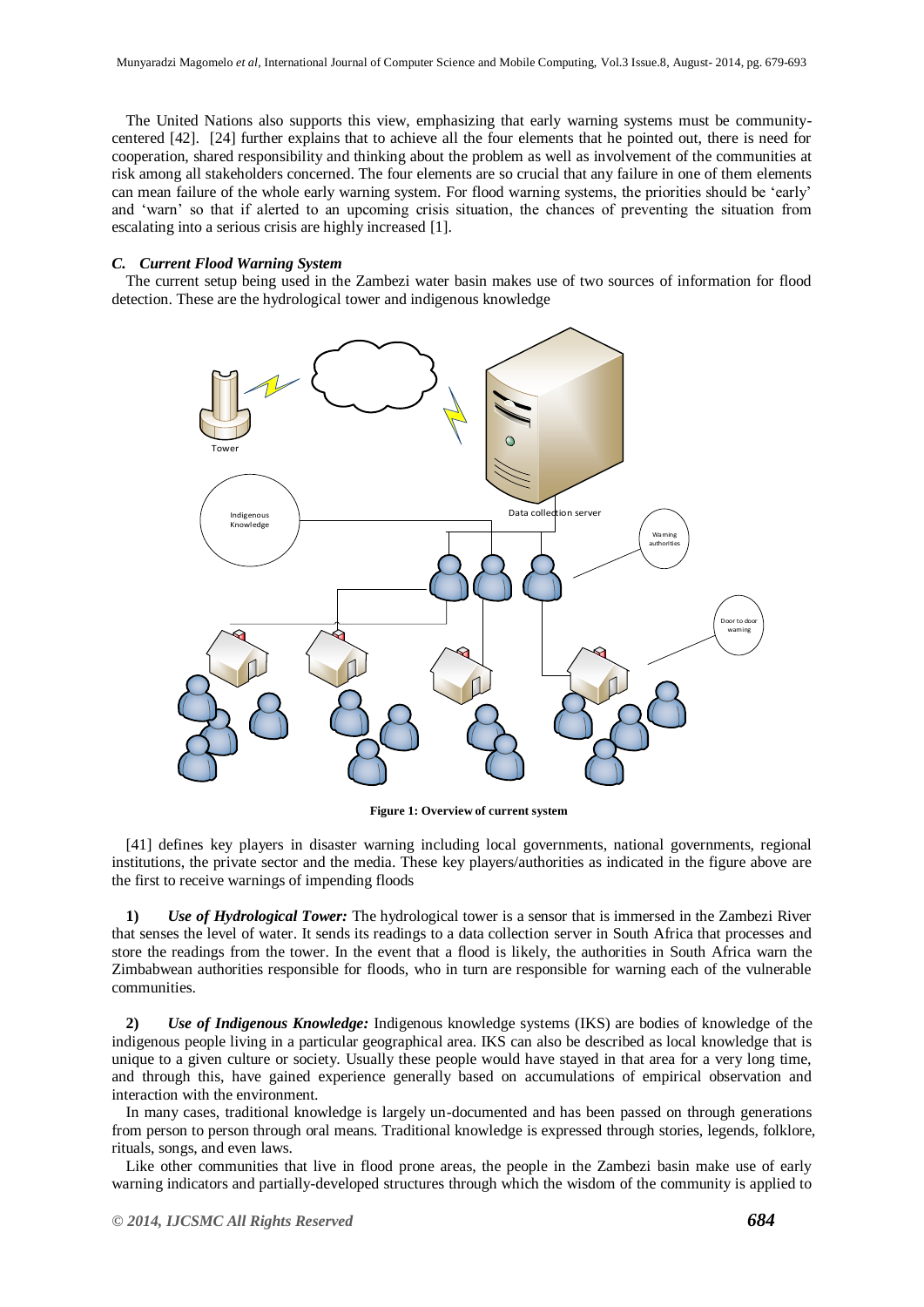deal with disasters. The local people have their own ways of predicting bad weather conditions and rainfall by observing the physical environment. It is reported that droughts and floods have been forecast by the observation of the current weather patterns and the positions of celestial bodies such as the moon, clouds, wind. The behavior of birds and animals are also indicators of the nature of forthcoming rainfall and the probability of droughts. Often, the people anticipate flood by observing and interpreting local, environmental signals- through things like listening to the sound of the river, observing the dead bodies of animals and snakes floating in the water, smelling the foul smell of the river and the muddy taste of water.

The main IKS in use for detecting a potential flood in the flood region are:

- 1. Behavior of animals e.g. flight of birds such hungwe.
- 2. Through a close observation on the environmental conditions such as a smelling river, the local people are able to anticipate the impending flood.

These IKS are occasionally used to warn people that a flood is likely to happen, directly without involving the South African authorities.

#### *D. Other Flood Warning Systems*

Various authors have approached the field of improving the warning of natural disasters with the aim of reducing the effect of the disasters. In most of these other researches, the researchers have utilized one or more aspects of Information Communication Technologies (ICTs). As described by [13], the use of ICTs has been useful in reducing the impact of disasters such as floods. Various ICT-based devices are now available that can collect data from various sources and predict about future disasters.

[13] described an early disaster warning system where data is collected from several sources, compiled, stored in some database and a warning sent to a subscriber through the use of mainly SMS and e-mail. [31] described an early alert system named LFEWS (Local Flood Early Warning System) which was made up of several components such as rain and river level gauges, an operations center where data are initially received, further analyzed and decisions about a warning are taken. The system also provides information about evacuation routes and emergency rescue response units. [25] proposed another early flood warning system which made use of artificial neural network for that were used for prediction of future disasters. In that system, people are warned through SMS and the web. [35] proposed an early flood warning system for Egypt consisting of several parts, which are automatically activated and linked together. Their system makes use of a warning module called FloodWorks that sends alerts via email or SMS or the web.

#### *E. Problems in Flood Warning*

In most flood warning systems, problems have arisen in the effective dissemination of identified warnings to people at risk. Most failures in early warning systems typically occur in the communication and preparedness elements.

Although several attempts, aimed at implementing better alerting mechanisms for the public have been made (e.g., improvement Cell Broadcast-Alerting in the Netherlands [37], SATWAS in Germany [12], MyRescue in Japan [19], among others) the use of contextual information has been under-estimated. Extensive use of available information and communication technologies have offered new potentials as well as new challenges to effective warning. New channels of warning can now be used, such as digital broadcast technologies (Digital Radio and TV), mobile network technologies (GSM, UMTS, TETRA), fixed networks (Internet, Telephone, Cable TV), Satellite Technologies and others (pager and proprietary radio-based solution).

First, as stated by the United Nations, warning messages are often not sufficiently targeted to the users and therefore inefficient [42]. Most of the observed early warning systems that are in use lack knowledge of context, which is rapidly changing over time [39]. Second, a problem may arise with the possible - and in the case of disasters most likely - failure of common communication infrastructures such as door to door warnings [6].

In terms of sustainability, it should be stated that a major part of the afore-mentioned new communication channels comply with the integration of private stakeholders. This fact makes public-private partnership models inevitable and can be strongly beneficial for the sustainability of early warning systems, especially in terms of long-term operational and maintenance costs that are often underestimated in this area.

In terms of cost-effectiveness, the necessary infrastructure should be interoperable with existing warning systems and the synergy of using the same dissemination infrastructure among many early warning systems can be exploited. A major milestone towards this direction has been reached through the development of the Common Alerting Protocol (CAP) [2] which offers a sound basis for interoperability and is now adopted by several early warning systems.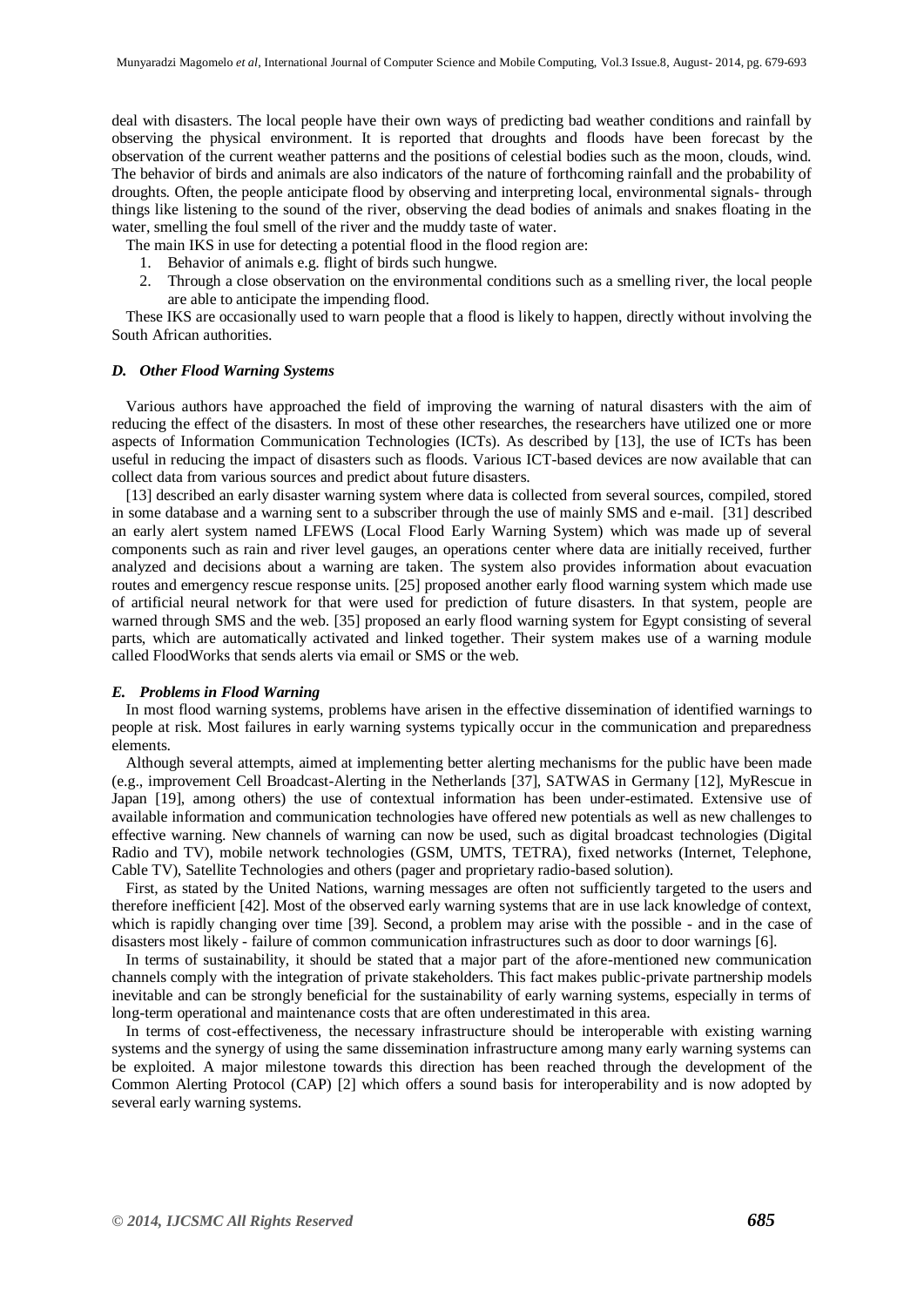## **IX.RESEARCH METHODOLOGY**

The research has made use of a number of methods of obtaining data. Data was collected using different methods that included quantitative methods such as questionnaires and reporting tools from the system, and qualitative methods such as interviews and observations.

# *A. Research Design*

**1)** *Literature Survey***:** The researcher looked at the current systems that are being used in flood warning in disaster-prone areas. This involved looking into different literature that was related to the subject matter and getting insight into how each of these systems already in use, are working. For each system, the following attributes were analyzed:

- Overall structure
- Warning mechanism
- Improvements of more traditional methods

**2)** *Questionnaire Survey***:** The design of the research was such that in the identified research area, a population of 50 individuals were given questionnaires of which only 31 did manage to respond. The sample included all those people in the population, who were responsible for manually disseminating warning messages to the community. The reasons for selecting this target group were because firstly these are the people who are fully aware of what the current system of warning works like. Selection of a sample of people in the flood are may increase bias because it might be the case that some of them do not even know about the current flood system. Secondly, as flood warning is a sensitive matter, keeping the research confined to well-known individuals will reduce the risk of panic in the area. The questionnaire supplied consisted of 10 questions that were logically ordered and consisted of many closed and some open questions. Some of the questions that were open-ended were categorized to quantify the results.

Multiple variables were measured to verify existing theories or hypotheses and also to question them. The obtained data was used to generate new hypotheses based on the results of data collected based on variables. However, as statistics and numbers do not depict an accurate picture pertaining to understanding meanings, the findings from the questionnaires were supplemented with beliefs and experience about the research area. Questionnaires were selected because they were a quick way of obtaining and concluding about things such as the effectiveness of the system based on user opinion.

**3)** *Interview Survey***:** The interviews were administered to fifteen participants. This enabled the researcher to understand meanings, look at, describe and understand experience, ideas, beliefs and values. It looked at those qualitative aspects that could not be quantified.

Open questions such as 'what do you think about the using such a new feature?' would elicit an almost endless number of responses. This, although cumbersome gave a very good idea of the variety of ideas and feelings people have, and it enabled respondents to think and talk for longer and so show their feelings and views more fully. However, it was very difficult to quantify these results and the comments made by the participants were categorized after having received them, picking out particular comments if they seemed to fit the purpose of the research.

**4)** *Combining Questionnaire and Interview Surveys***:** This approach helped the researcher to 'triangulate' i.e. to back up one set of findings from one method of data collection underpinned by one methodology, with another very different method underpinned by another methodology. The questionnaire (quantitative) was used to gather statistical data about responses, and then this was backed up in more depth by interviewing (qualitative) members of the questionnaire sample.

**5)** *Reporting Tools and System Data Analysis:* Data was also collected from the statistics obtained from the data in the database of the system. This data contained information from the day to day running of the system. The researcher worked with the same target group as used in the questionnaire and interview.

The reason for having these observations this was to accurately quantify the results provided by the interview and questionnaire and validate the results using more conventional computer science-based techniques. The variables that were measured were in line with the research objective and included warning delivery times, context detection and utilization.

# *B. Context-aware System Design*

**1)** *Programming Language***:** This system was developed using the JAVA programming language and the Android framework. The JAVA language was used to develop the server-side part of the application while the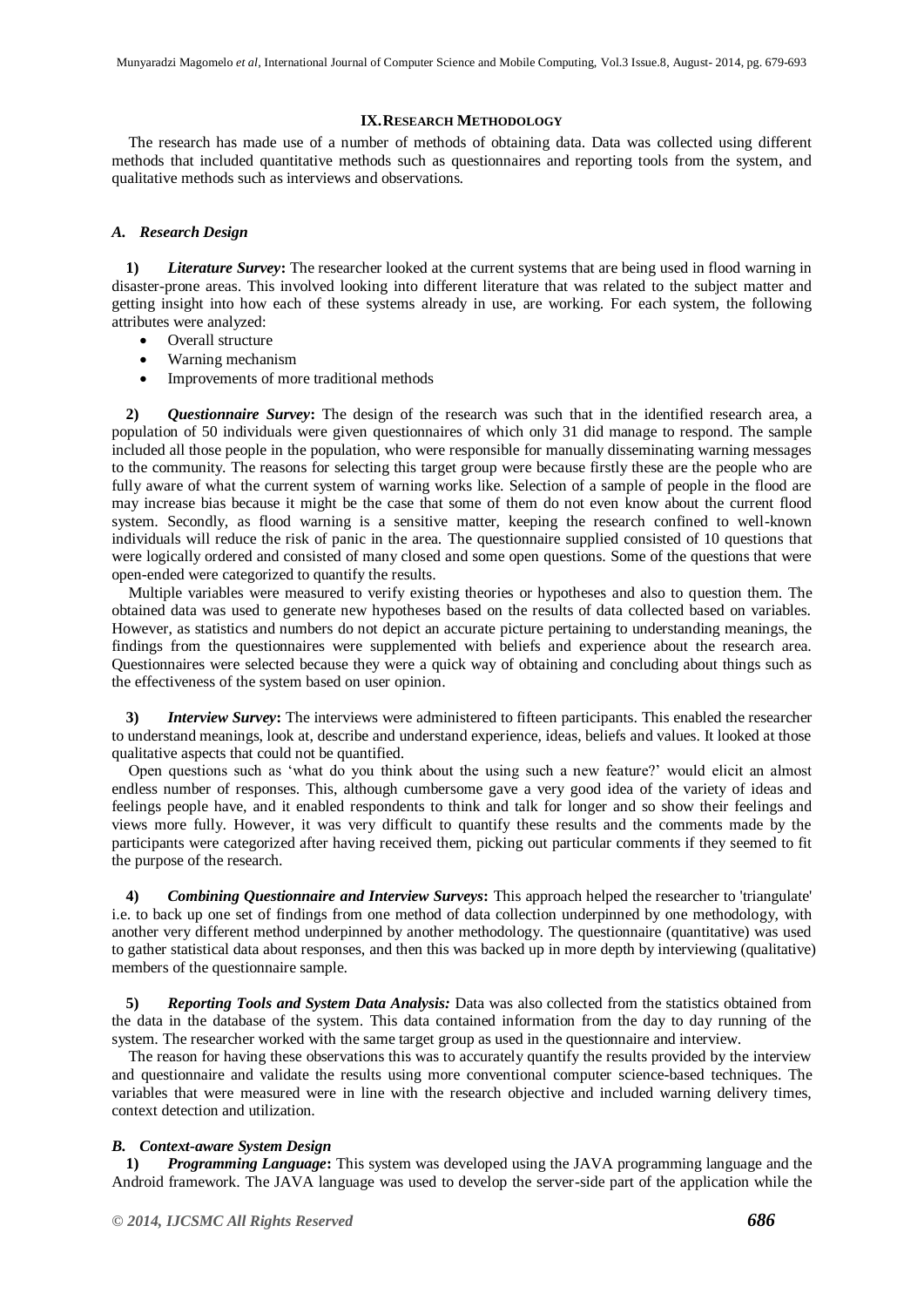Android framework was used to develop the client-side part of the application. The Android framework is the leading API that supports development of applications that run on mobile devices with the Android operating system. It is simple to use, and applications built using it can run on most Android devices without need for reconfiguration on each new device. The JAVA programming language is an open source object oriented programming language that is easy to use and has a great support community.

**2)** *Software Development Methodology***:** The system was created using an agile methodology. This ensured that the time between the start of the design of the system and delivery was short to enable any corrections to be made early. Also it enabled changes that needed to be made to be done so quickly and put into effect immediately. The diagram below represents an overview of the system.



**Figure 2: System overview**

<span id="page-8-0"></span>As indicated in [Figure 2:](#page-8-0) System **overview**, the system consists of two applications working in tandem with each other. One application is the client system which runs on the mobile device and the other is the server application that runs on a server or other PC. The client application is an Android service that runs in the background and basically does two things:

- 1. Determines the GPS coordinates of the phone at the current moment (longitude and latitude)
- 2. Sends the GPS coordinate determined above as well as the phone number of the line in the phone at that moment.

At the server application the request (GPS coordinate + phone number), sent by the client is received and the status of the person identified by the phone number sent by the client is updated accordingly. When a potential flood is detected by the tower, it sends a signal to the application server. The application server, will then use its records of people presumed to be in a certain area, to determine which people to send messages to. Once this list is determined, this list along with the message to be sent, is forwarded to the messaging gateway. The gateway will then perform the task of sending the SMS messages to the relevant people and sending back the message delivery statuses.

- **3)** *Other Design Tools***:** The researcher also made use of the following tools:
	- Netheans IDE
	- Intelli-J IDE
	- JAX-RS Java API for XML-Based REST-ful web service
	- Maven Build System
	- Ant Build System
	- JPA API and the Hibernate persistence framework
	- Spring framework and Wicket frameworks
	- Google Play Services Location API
	- Android framework API level 10
	- MySQL database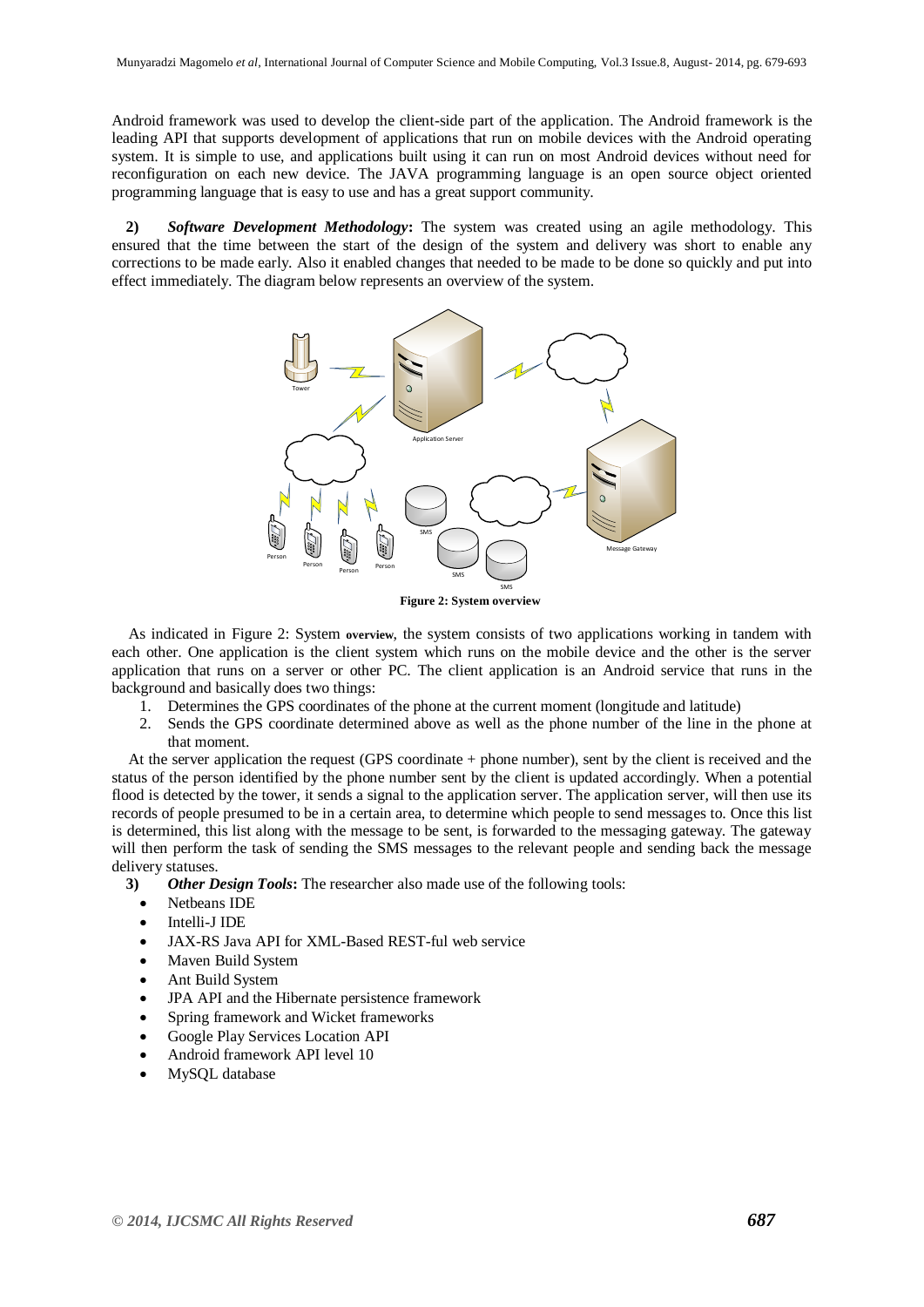# **X.** RESULTS

#### *A. Summary of Interview Responses*

Interviews were carried out with the main warning authorities that first receive information pertaining to floods. Questions were asked along the following themes:

**1)** *Receiving Warnings via Mobile Device:* A question asked was to get the opinion of the respondents regarding receiving warnings about disasters on their mobile phone as opposed to the currently used methods. The responses received were grouped into two major groups: those who were generally in favour of receiving warnings directly and those who were against the idea. This was based on analysing the general idea of the response and trying to quantify it to lie in one of the two groups. It was noted that the majority of respondents were in favour of receiving their warnings via mobile devices

**2)** *System Effectiveness:* The question asked was whether respondents felt that it would be more effective to use the context awareness-enabled system as opposed to continued use of the current system. Again, the responses were grouped and the researcher noted that there was a slightly higher number of people who indicated that the context-aware approach has been more effective than the currently used method. A majority of the reasons were based on the fact that nowadays people carry their mobile devices around so it would be logical to warn them directly instead of trusting other people to transmit that knowledge.

**3)** *Context-Aware System Implementation:* The question referred to whether people would want the context aware system to be implemented in the flood region or instead continue using the current system. Of the responses received, there was divided opinion on which system should be used. Some of the participants had concerns over the introduction of a new system and preferred to continue using the old system as it has proven to be occasionally reliable but working.

#### *B. Summary of Questionnaire Survey Responses*

A total of 50 questionnaires were distributed and 31 were answered, giving a response rate of 62 percent. The questionnaire consisted of sections to address themes on the number of the participants who possessed mobile phones and would carry them around frequently. Another theme was on the compatibility of the mobile phones with the proposed context-aware system.

#### *1) People in Possession of Mobile Phones:*



**Figure 3: Mobile phone availability distribution**

It was noted that of the 31 people who responded, the majority of them had mobile phones. A total 80.64% indicated that they were in possession of a mobile device. Of this 80.64%, 61.29% indicated that they carry their mobile phones often while 19.35% stated that they do not. A small percentage (16.13%) did not have mobile phones at all whilst 3.23% indicated reasons other than those previously stated. It should be noted that the higher percentage of people had mobile phones and carried them around often.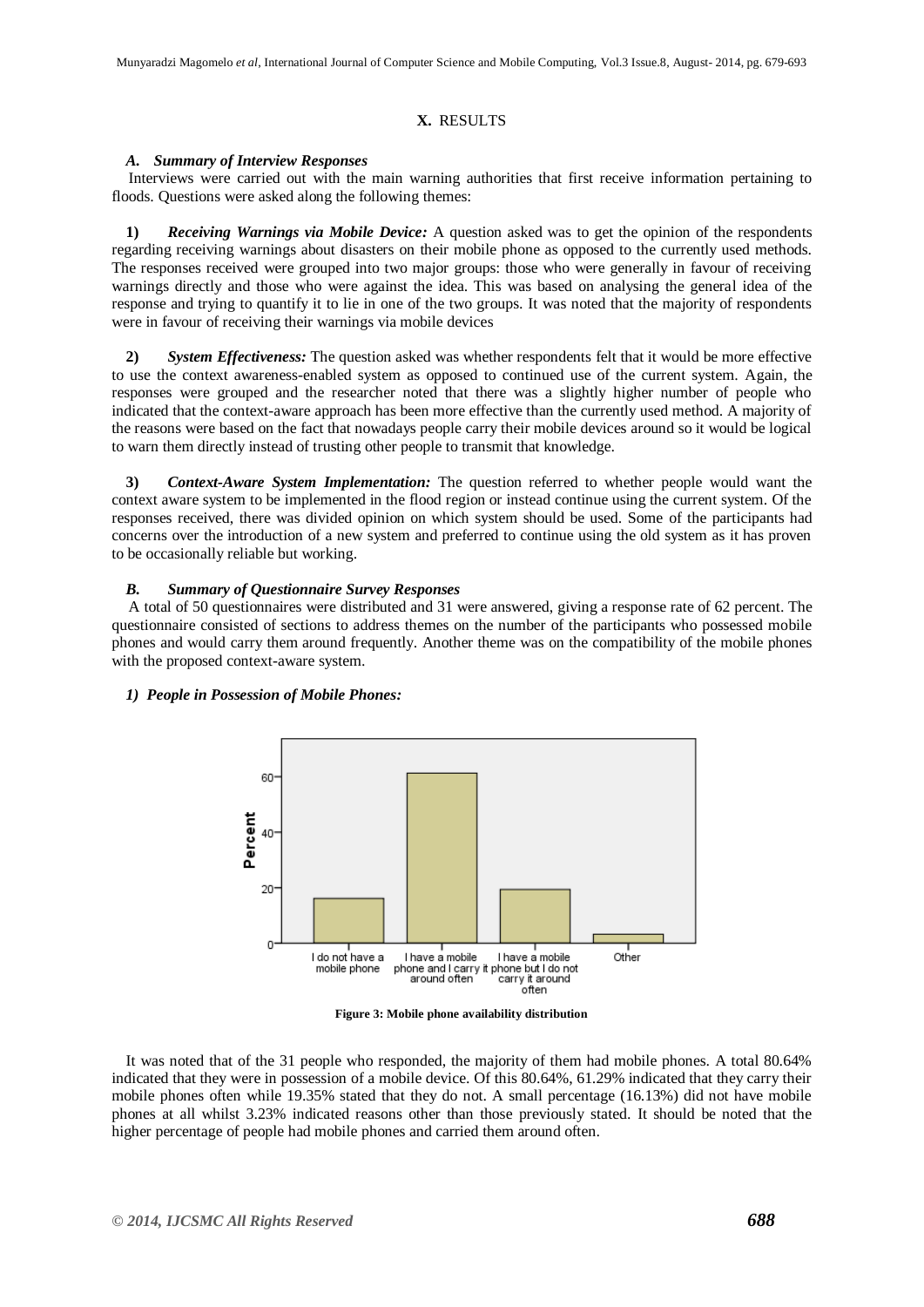**2)** *People with mobile phones that can be used with context awareness:* The respondents were asked to state the current mobile phone they use. The descriptions obtained from the respondents were grouped according to the operating system that they use.



**Figure 4: People in possession of appropriate mobile devices**

It was noted that the majority of the people in the area have mobile phones that run on the Android operating system. This was essential because it showed the feasibility of implementing a context-aware application in the area that is based on the Android mobile operating system.

**3)** *Amount of time spent with mobile device:* This was done to establish whether a person spends most of their time with their mobile device so as to know whether warnings sent out to people can be seen immediately. Most of the participants who possessed mobile phones indicated that they carry their mobile phones around. This is important because for the person to see a flood warning, he/she must most of the time be in possession of their mobile device.

# *4) Distribution of people spending most of their time in flood region*



**Figure 5: Time spent in flood region**

This was necessary for the purposes of identifying if context awareness could be used to identify if the respondents were in the area. The majority of the people stated that they spend most of their time in the flood region so context awareness can be applied.

*5) Average time of receiving warning in current and developed system:* This was split into two: the time that warnings took to get to the people in the flood region using the current system and the time that warnings took using the context-aware system.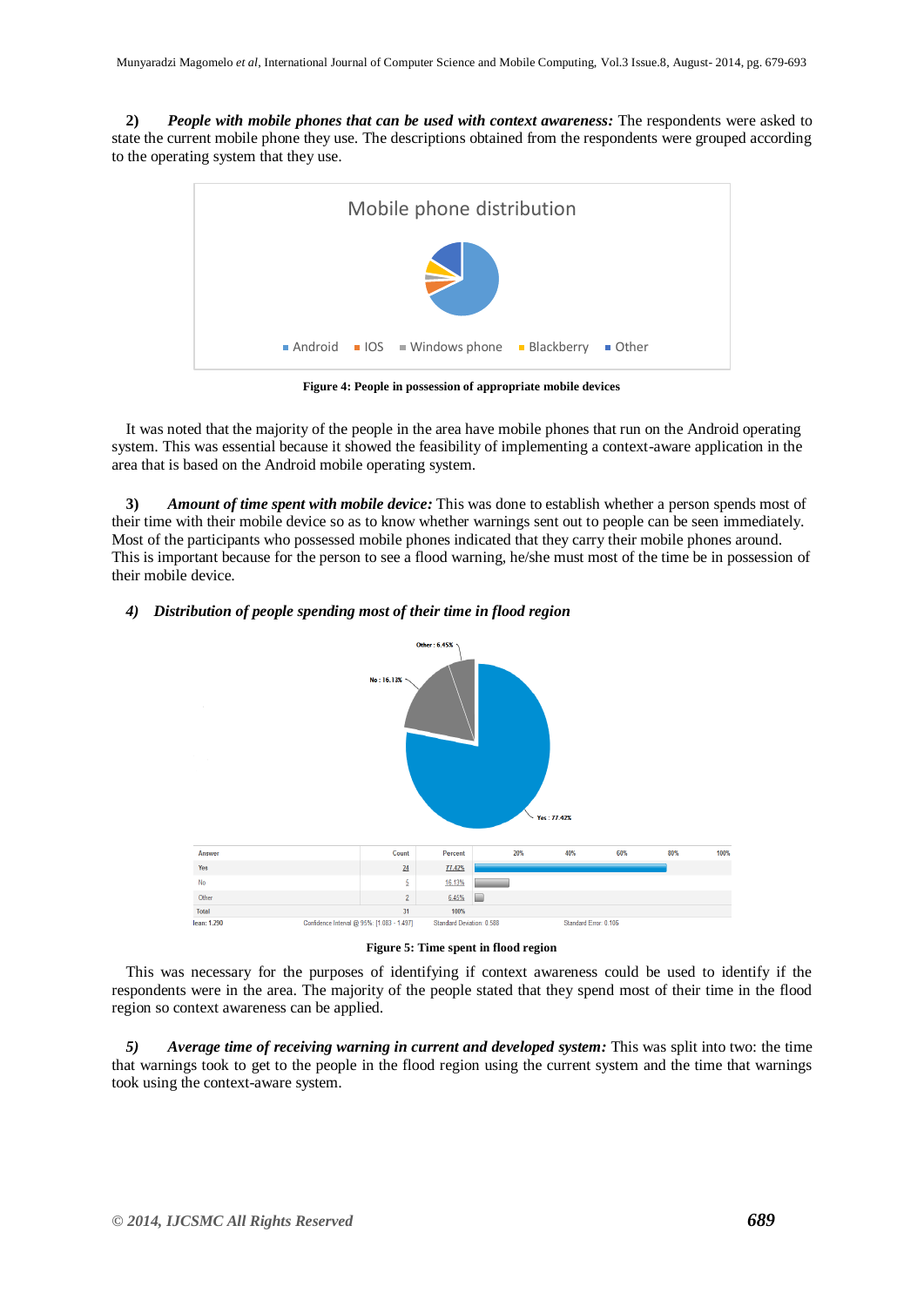

**Figure 6: Amount of time to receive warning in current system**



Amount of time to receive warning in context-aware system is as shown in the figure below.

**Figure 7: Average warning delivery time in context-aware system**

It was noted that comparatively, the context-aware system enabled warnings to get to the intended people faster than the current system.

**6)** *Warning arrival method:* This question was aimed at identifying whether respondents preferred to have warnings sent to them individually or for them to be sent through other people.

|       |                                                                    | Frequency | Percent | Valid<br>Percent | Cumulative<br>Percent |
|-------|--------------------------------------------------------------------|-----------|---------|------------------|-----------------------|
| Valid | I prefer to receive warnings directly                              | 22        | 71.0    | 71.0             | 71.0                  |
|       | I prefer to receive warnings through<br>door to door dissemination |           | 29.0    | 29.0             | 100.0                 |
|       | Total                                                              | 31        | 100.0   | 100.0            |                       |

**Table I: Preference to Receiving Warnings Directly as Opposed to the Current System**

The results indicated that the majority of the participants wanted to have their warnings sent to them directly. This indicated that most people were happy with having a system that disseminates warnings about floods directly them as opposed to the current system, where warnings are distributed by other people on a door to door basis.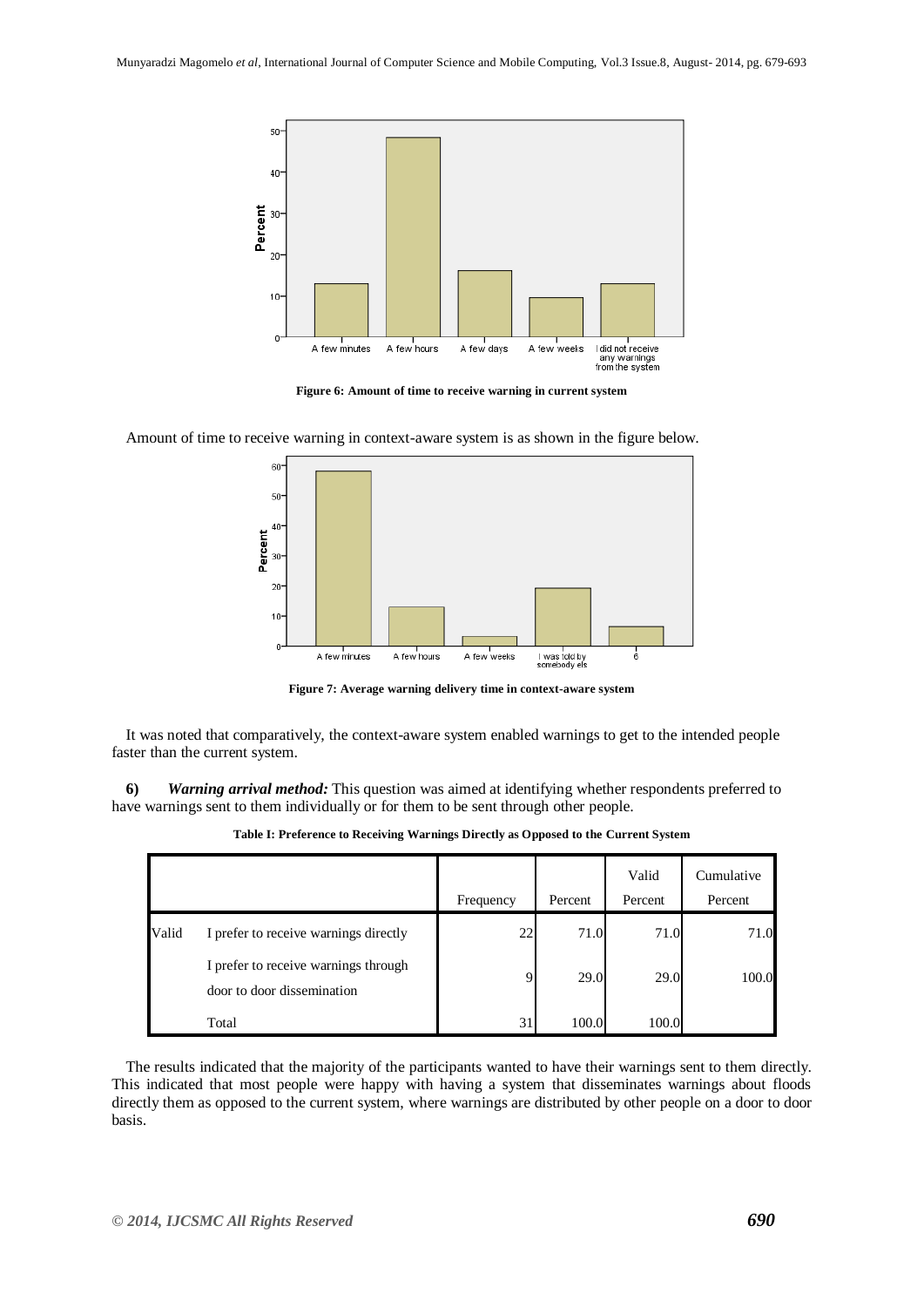**7)** *Overall system effectiveness:* The researcher posed the question of whether the research participants thought that the context-system was more effective in flood warning that the current system. The data obtained is as shown below.



**Figure 8: Overall context-aware system effectiveness**

The data observed showed that more people were of the view that the proposed system was more effective than the current system. Of the reasons stated, these were more to do with the direct warning dissemination to the mobile device that they thought was more convenient and reliable than the door to door method.

## *C. System data observations*

*1) Warning Message Dissemination Summary***:** Table II below displays the statistics obtained after running a series of 20 tests in disseminating warnings to the target group. In each test, a single warning message was simultaneously broadcasted to each of the recipients.

|                 | <b>Messages</b> | <b>Messages</b> |                      | <b>Messages</b> |
|-----------------|-----------------|-----------------|----------------------|-----------------|
| <b>Batch No</b> | <b>Sent</b>     | <b>Received</b> | <b>Messages Read</b> | <b>Failed</b>   |
| Batch 1         | 31              | 31              | 28                   | $\overline{0}$  |
| Batch 2         | 31              | 30              | 25                   | 1               |
| Batch 3         | 31              | 31              | 22                   | $\overline{0}$  |
| Batch 4         | 31              | 29              | 21                   | 2               |
| Batch 5         | 31              | 31              | 30                   | $\overline{0}$  |
| Batch 6         | 31              | 28              | 31                   | 3               |
| Batch 7         | 31              | 31              | 27                   | $\Omega$        |
| Batch 8         | 31              | 30              | 30                   | $\mathbf{1}$    |
| Batch 9         | 31              | 31              | 29                   | $\overline{0}$  |
| Batch 10        | 31              | 31              | 30                   | $\Omega$        |
| Batch 11        | 31              | 30              | 30                   | $\mathbf{1}$    |
| Batch 12        | 31              | 31              | 31                   | $\Omega$        |
| Batch 13        | 31              | 29              | 31                   | 2               |
| Batch 14        | 31              | 30              | 20                   | $\mathbf{1}$    |
| Batch 15        | 31              | 31              | 31                   | $\overline{0}$  |
| Batch 16        | 31              | 31              | 29                   | $\Omega$        |
| Batch 17        | 31              | 29              | 31                   | 2               |
| Batch 18        | 31              | 30              | 31                   | $\mathbf{1}$    |
| Batch 19        | 31              | 31              | 30                   | $\overline{0}$  |
| Batch 20        | 31              | 31              | 31                   | $\overline{0}$  |
| <b>Total</b>    | 620             | 606             | 568                  | 14              |

#### **Table II: Warning Dissemination Statistics**

Overally, the results show that of all the warning that were disseminated, a majority of them, managed to reach the intended population (Messages Received). Of the warnings that were successfully received, the majority of them were actually read by the group. There was a small number of the disseminated warnings that did not manage to reach the intended recepients. The major cause of this was because of some people switching off their mobile phones, mobile carrier network inconsistencies amongst many other.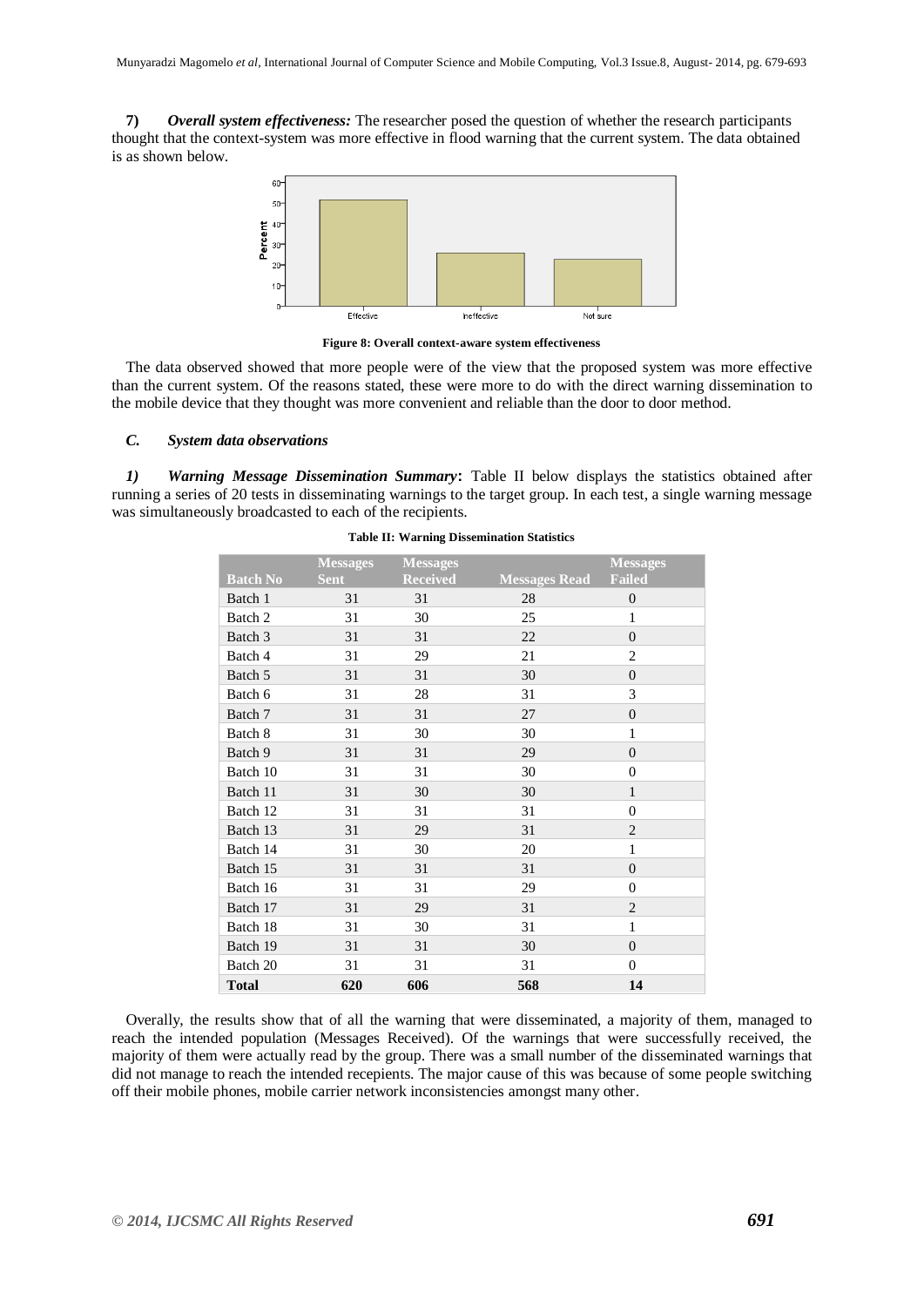#### *2) Average message delivery time*



This result shows that warnings sent by the context-aware system were received in an average of 2-4mins which was quicker than the previous system.

# **XI.CONCLUSION**

From the data obtained in this research, it was sufficient enough for the researcher to conclude that the context-aware system was a better way of disseminating warnings about floods to potential flood victims that the system that is in current use. The context-aware system could identify which people were in a region and could provide indicators of problems when the system failed to warn individuals. This was often useful in identifying people who could for some reason not receive flood warnings. Also, of the people in the flood region about which data was collected, most of them preferred that the context-aware flood warnings system be implemented. This was mainly due to the fact that warnings would then be disseminated directly instead of having multiple channels through which warnings had to go through to eventually arrive to the intended persons.

#### **REFERENCES**

- [1] A. Alusa, *Paper presented on Global Climate Observing System.* Addis Ababa, Ethiopia, 2006.
- [2] A. Bottorell, *The Common Alerting Protocol: An Open Standard for Alerting, Warning and Notification.* 2006.
- [3] A. Drey & G. Abowd, *Towards a better understanding of context and context awareness. Proceedings of the first International workshop on managing interactions in smart environments.* 1999.
- [4] A. Greenfield, In: *Everyware: the dawning age of ubiquitous computing.* s.l.:New Riders, p. 11–12, 2006.
- [5] A. K. Day, *Understanding and Using Context,* s.l.: Computer Sciences Commons, 2001.
- [6] A. Townsend & M. Moss, *Telecommunications Infrastructure in Disasters: Preparing Cities for Crisis Communications*, New York: Graduate School of Public Service, New York University, 2005.
- [7] Anon., *Hyogo framework for action for action 2005-15:building the resilience of nations and communities to disasters,* 2005.
- [8] B. Merz, H. Kreibich, A. Thieken, & R. Schmidtke, Estimation uncertainty of direct monetary flood damage to buildings. *Natural Hazards And Earth System Sciences*, pp. 153-163, 2004.
- [9] B. Schilit, & M. Theimer, Disseminating Active Map Information to Mobile Hosts.. *Network, IEEE,* 8(5), pp. 22-32, 1994.
- [10] B. Wallrich, *Disaster Warnings: The Problem of the Last Step Reaching the Hardest-to-Reach With Critical Information*, s.l.: s.n. 2005.
- [11] B. Williams, *Floyd and mitigation policy,* s.l.: Berry A. Williams and Associates, Inc, 2002.
- [12] BBK, Opportunities for Public Safety in Germany. *German Federal Agency for Public Safety and Disaster Preparedness*, May 2005..
- [13] C. Wattegama, ICT for Disaster Management. *Asia-Pacific Development Information Programme*, 2007.
- [14] D. M. Wahab, Integrated Data Communications and Processing For Early Warning System. *The Euro-SouthEast Asia Cooperation Forum on ICT Research*, October 2008.
- [15] D. Rogers, & V. Tsirkunov, *Costs and benefits of early warning systems,* s.l.: s.n. 2010.
- [16] D. Saha, & A. Mukherjee, Pervasive Computing: A Paradigm for the 21st Century. In: *Pervasive Computing: A Paradigm for the 21st Century.* s.l.:IEEE Computer Society, pp. 25-30, 2003.
- [17] F. Christie & J. Hanlon, *Mozambique & the Great Flood of 2000.* illustrated ed. s.l.:International African Institute, 2001.
- [18] G. Chen & D. Kotz, *A Survey of Context-Aware Mobile Computing Research,* s.l.: s.n.
- [19] G. O. Japan, Japan's Natural Disaster Early Warning Systems and International Cooperative, Tokyo : Early Warning Sub-Committee of the Inter-Ministerial Committee on International Cooperation for Disaster Reduction, 2006.
- [20] GDACS, 2008. *Global disaster alert and coordination system.* [Online] Available at: http://www.gdacs.org
- [21] H. Byun, & K. Chervest, Utilizing context history to provide dynamic adaptations. *Applied Artificial Intelligence*, p. 533–548, 2004.
- [22] I. F. Crescent, *Focus on early warning, early action,* s.l.: World Disasters Report, 2009.
- [23] J. Gleneesha, *Context-Aware Security,* s.l.: s.n.
- [24] J. Handmer, Are Flood Warnings Futile? Risk Communication in Emergencies. *The Australasian Journal of Disaster and Trauma Studies,* Volume 2, 2000.
- [25] J. Windarto, Flood Early Warning System Developed at Garang River Semarang using Information Technology based on SMS and Web. *International Journal Of Geomatics and Geosciences*, 2010.